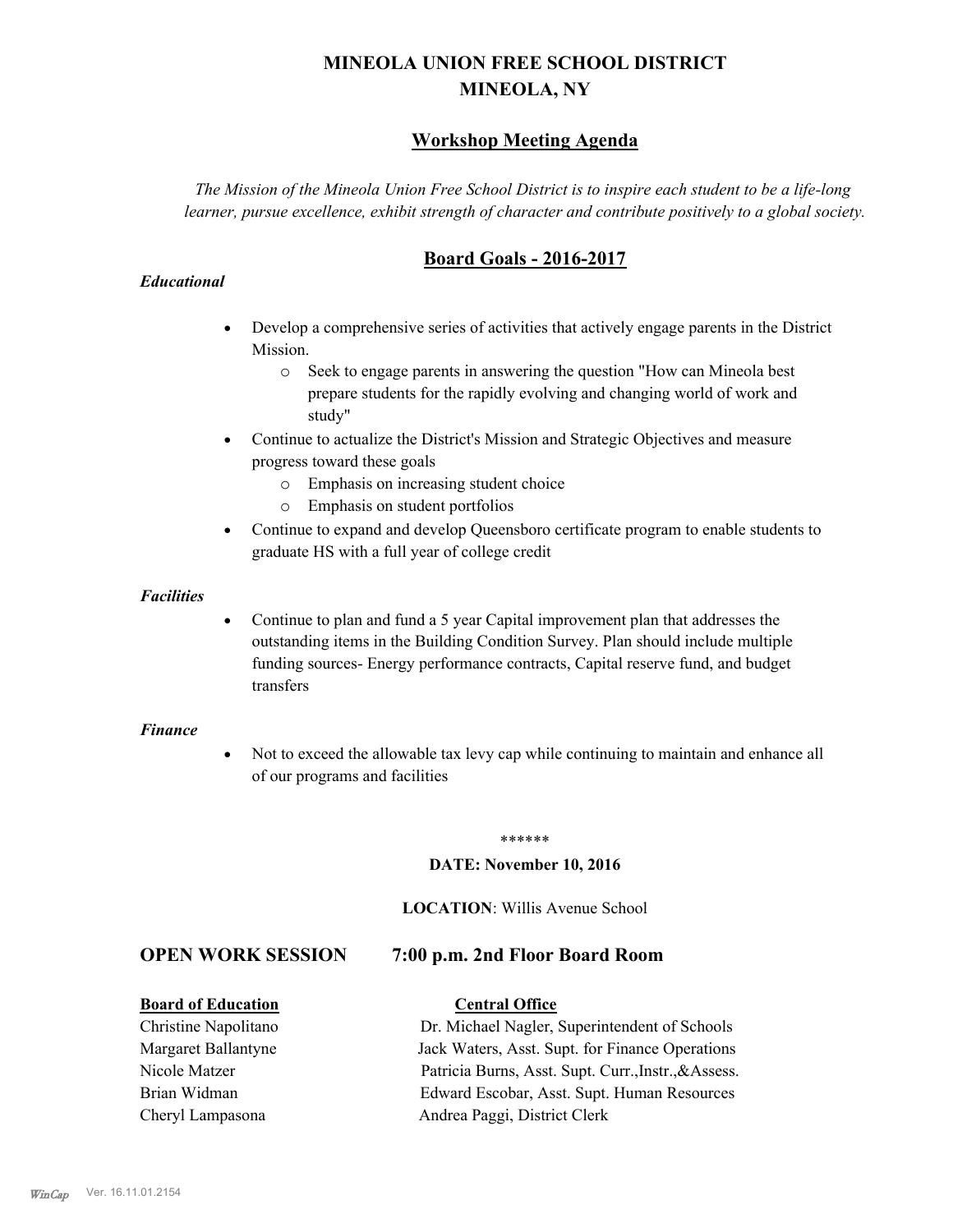**A. Call to Order B. Pledge of Allegiance C. Reading of Mission D. Moment of Silent Meditation**

**E. Dais & Visitor Introductions**

**F. High School Student Organization Report**

#### **G. BOE Reports**

- **a. Comments from Board Trustees**
- **b. Comments from Board President**
- **c. Comments from Superintendent**

### **H. Old Business**

#### **I. New Business**

#### **J. Consensus Agenda**

**RESOLUTION # 27 - BE IT RESOLVED** that the Board of Education approves the consensus agenda items J.1.a. through J.7.b., as presented.

| <b>Motion:</b><br>Second: |     |
|---------------------------|-----|
| Yes:                      | No: |
|                           |     |
|                           |     |
|                           |     |
|                           |     |
| Passed:                   |     |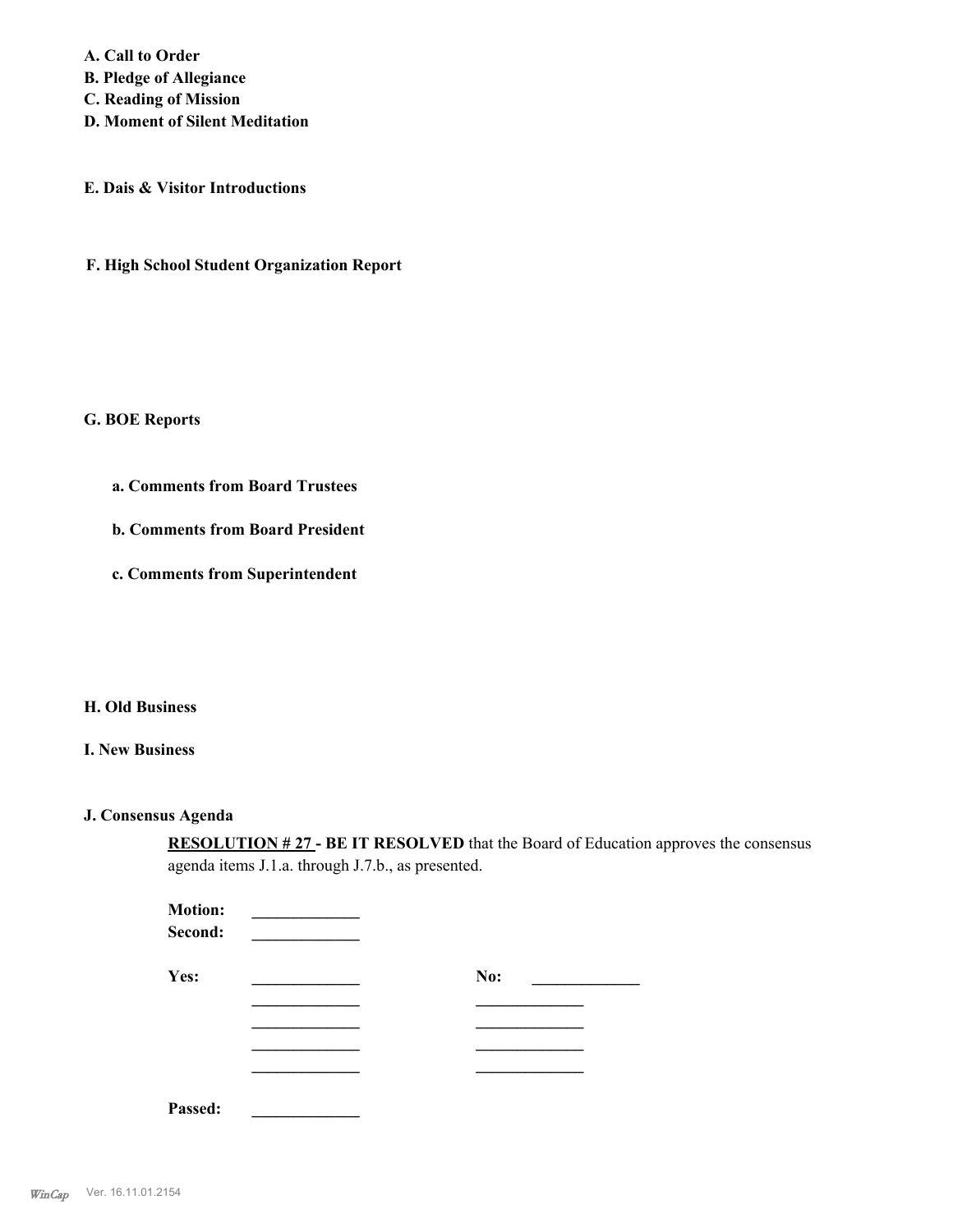## 1. **Accepting of Minutes**

That the Board of Education accepts the minutes of the October 20, 2016 Business Meeting as presented. a.

# 2. **Instruction**

- a. Resignation(s)
- That the Board of Education accepts the resignation of Daniela Cavalieri, Speech Teacher, effective November 20, 2016. 1.

# b. Leave(s) of Absence/Medical

- That the Board of Education approves a Medical Leave of Absence to Lisa Applewhite, Science Teacher, using accumulated sick days, starting November 30, 2016. 1.
- That the Board of Education approves a Medical Leave of Absence to Marjorie Buttgereit, Elemenary Teacher, using accumulated sick days, starting October 31, 2016. 2.
- That the Board of Education approves a Medical Leave of Absence to Anne McAree, Health Teacher, using accumulated sick days, starting Novemer 4, 2016. 3.
- That the Board of Education approves a Medical Leave of Absence to Kieran Molloy, ESL/SS Teacher, starting October 31, 2016. 4.
- c. Appointments Instruction
- That the Board of Education approves the appointment of Mark Bomser, to the position of part time/hourly paid teacher, effective September 1, 2016 with a salary of \$55.32 per hour. 1.
- That the Board of Education approves the appointment of Valerie Liese, to the position of part time/hourly paid teacher, effective September 1, 2016 with a salary of \$55.32 per hour. 2.
- That the Board of Education approves the appointment of Suzanne Sabatini, to the position of part time/hourly paid teacher, effective September 1, 2016 with a salary of \$55.32 per hour. 3.
- That the Board of Education approves the appointment of Licia McCarthy, to the position of Leave Replacment Elementary/ESL Teacher for Charyn Restituyo effective November 21, 2016 to January 31, 2017 with a salary of \$341.41 per day. 4.
- That the Board of Education approves the appointment of Taylor Gabel, to the position of Leave Replacement for Karen Bendel, effective November 8, 2016. Salary: Days 1-45 \$130, Day 46 MA, Step 1, \$68,282. 5.

# Appointment(s) Permanent Substitute Teachers That the Board of Education approves the following individual(s) as Permanent Substitute Teacher(s) for the current school year, at a daily rate of \$100 for days 0-10, \$110 for days 11-20, \$120 for days 21-30, \$130 for day 31+, effective October 1st to May 31st. d. **EMPLOYEE NAME EMPLOYEE CERTIFICATION** 1. Daniel Bailey Physical Education & Health 2. Licia McCarthy PreK - Grade 6 Appointment(s) Coaches That the Board of Education approves the appointment of the following coaches for the current school year: e.

| POSITION                       | EMPLOYEE NAME  | <b>STEP</b> | <b>STIPEND</b> |
|--------------------------------|----------------|-------------|----------------|
| <b>Basketball Boys Varsity</b> | Ezra Elliott   |             | \$9,220.00     |
| Basketball Boys JV             | Jamie McAndrew |             | \$4,941.00     |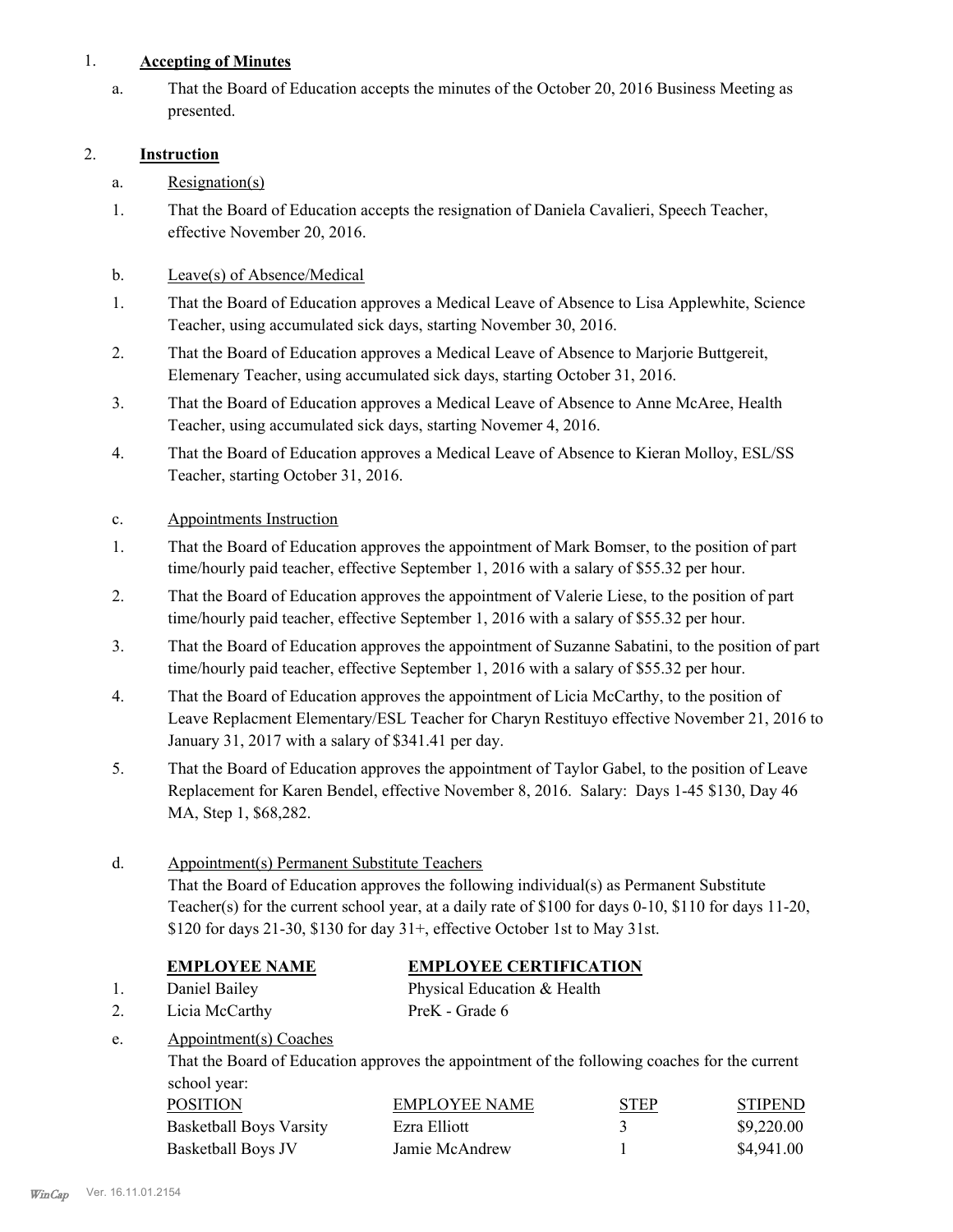| <b>POSITION</b>                   | <b>EMPLOYEE NAME</b> | STEP           | <b>STIPEND</b> |
|-----------------------------------|----------------------|----------------|----------------|
| Basketball Boys 7th grade         | William DiGennaro    | 3              | \$5,401.00     |
| <b>Basketball Girls Varsity</b>   | Daniel Bailey        | 2              | \$8,192.00     |
| <b>Basketball Girls JV</b>        | Kelly Dempsey        | 2              | \$5,459.00     |
| Basketball Girls 7th grade        | William DiGennaro    | 3              | \$5,401.00     |
| Bowling Boys Varsity & JV         | Helmut Bohringer     | 3              | \$4,433.00     |
| Bowling Girls Varsity & JV        | Mark Miller          | 3              | \$4,433.00     |
| <b>Wrestling Varsity</b>          | Daniel Guido         | 3              | \$8,872.00     |
| Wrestling JV                      | Frank Massaro        | 3              | \$6,314.00     |
| <b>Wrestling Varisty Asst</b>     | Joseph Cerulli       | 3              | \$6,033.00     |
| Wrestling 7/8                     | Nicholas Tonini      | $\overline{2}$ | \$5,127.00     |
| Wrestling 7/8 Asst                | James Durso          |                | \$4,279.00     |
| Volleyball Girls 7th grade        | <b>Hilary Hunter</b> | 3              | \$4,788.00     |
| Volleyball Girls 8th grade        | Hyunah Park          | 3              | \$4,788.00     |
| <b>Track Girls Winter Varsity</b> | Thomas Leninger      | 3              | \$7,848.00     |
| <b>Track Boys Winter Varsity</b>  | John Fretz           | 3              | \$7,848.00     |
| Basketball Boys 8th grade         | Gregory Mayo         |                | \$4,276.00     |
| Basketball Girls 8th grade        | Karin Weidlein       |                | \$4,276.00     |
| <b>Track Winter Assistant</b>     | Brian Haber          |                | \$4,293.00     |

#### Mentorship Program g.

That the Board of Education approves the following Mentors to be paid \$2000 for the current school year:

EMPLOYEE NAME Frank Massaro Karen Curran Josiane Halilej Tracey Campbell Mary Owens Maria Navarra Andrea Romano Jodi Helming Laura Grassie Jennifer Levi Matthew Deluca Denise Maynard

#### 3. **Instruction: Committee on Special Education**

a. That the Board of Education approves the CSE/CPSE/SCSE recommendations for programs and services for students with IEPs for the time period from 6/1/16- 8/31/16. Please be advised that all of the parents have received the student's IEP and a copy of their DUE process rights.

# 4. **Instruction: Contracted**

a. That the Board of Education approves the Special Education Services Agreement between the Mineola UFSD and Garden City Public Schools for the 2016- 2017 school year.

b. That the Board of Education approves the Special Education Services Agreement between the Mineola UFSD and Westbury UFSD for the 2016- 2017 school year.

c. That the Board of Education approves the Special Education Services Agreement between the Mineola UFSD and Oyster Bay-East Norwich Central School for the 2016- 2017 school year.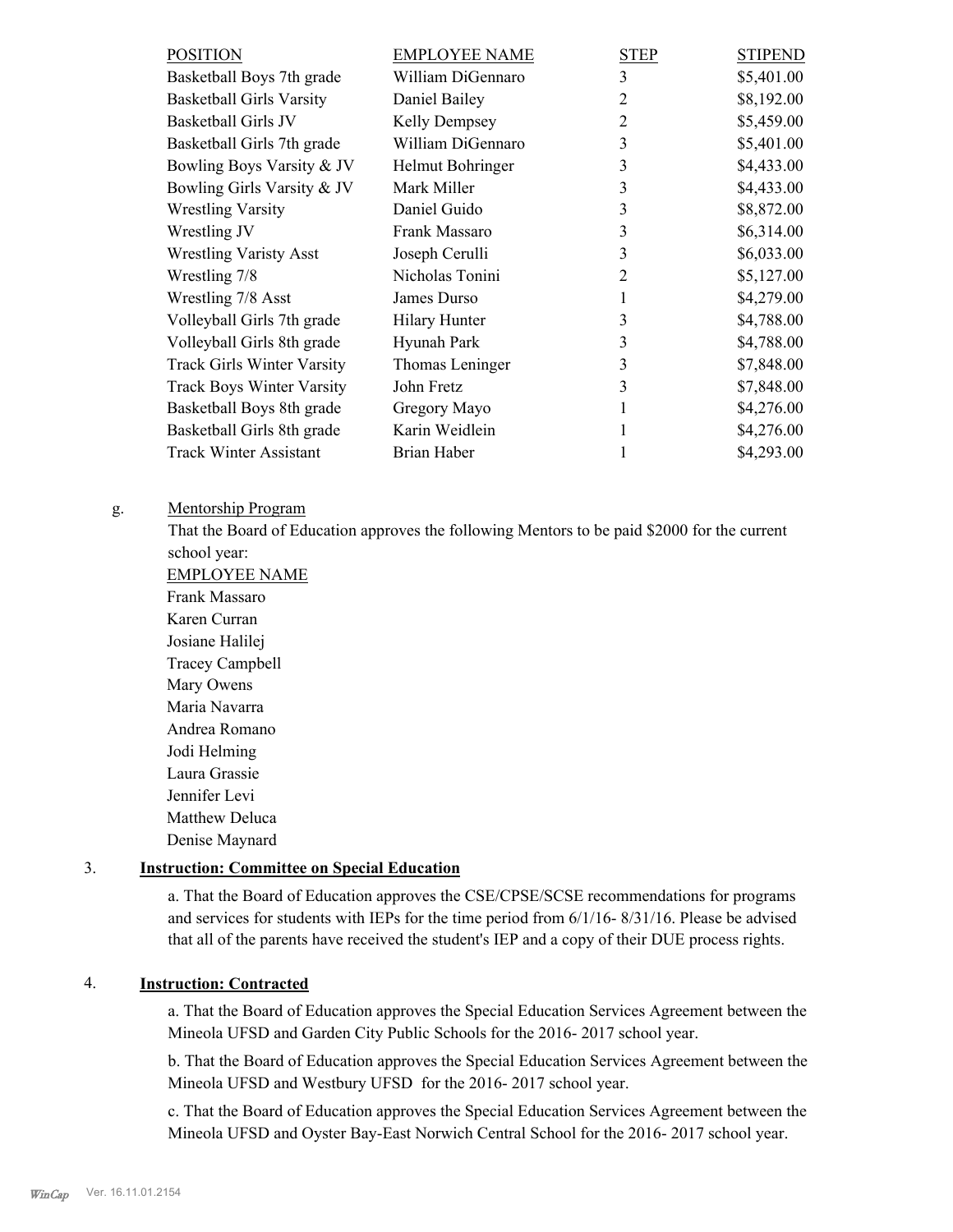d. That the Board of Education approves the Related Services Agreement between the Mineola UFSD and Metro Therapy Inc. for the 2016- 2017 school year.

#### 5. **Instruction: Student Actions**

That the Board of Education approves the Athletic Placement Process request for the following students: a.

1. Phil Macchietto, 7th grade student, to compete on the Varsity Bowling Team for the 2016-2017 school year

2. Ezequiel Claros, 8th grade student, to compete on the Varsity Wrestling Team for the 2016- 2017 school year

### 6. **Civil Service**

- a. Appointments
- That the Board of Education approve the appointment of Marcela Bustamante to the position of part time, 1:1 Teacher Aide at Jackson Avenue School, effective November 7, 2016. Salary is \$14.37 on Step 2. 1.
- That the Board of Education approve the appointment of Susan Keogan, to the position of Registered Nurse, at the High School, to replace Andrea Murphy, effective November 1, 2016. Salary is \$47,157 on Step 2. 2.
- That the Board of Education approve the appointment of Paul Red Cloud-Owen, to the position of Bus Driver Substitute, effective October 24, 2016. Salary is \$22.46 per hour. 3.
- That the Board of Education approve the appointment of Lucia Schumann, to the position of part time Lunch Aide at Jackson Avenue School, effective November 7, 2016. Salary is \$13.95 per hour on Step 1. 4.
- That the Board of Education approve the appointment of Maria Crecco, to the position of Teacher Aid Substitute, effective November 11, 2016. Salary will be \$13.95 per hour. 5.
- That the Board of Education approve the appointment of LaShonda Krokan, to the position of Teacher Aid Substitute, effective November 7, 2016. Salary will be \$13.95 per hour. 6.
- That the Board of Education approve the appointment of Kathleen Benedetti, to the position of Registered Nurse Substitute, effective November 11, 2016. Salary will be \$125 per day. 7.
- That the Board of Education approve the appointment of Jacqueline Estrema, to the position of Clerical Substitute, effective November 11, 2016. Salary will be \$15 per hour. 8.
- That the Board of Education approve the appointment of Jennifer Smith, to the position of part time Lunch Aide at Hampton Street School, to replace Rocio Barreto, effective November 11, 2016. Salary will be \$13.95 per hour on Step 1. 9.
- b. Leave(s) of Absence
- That the Board of Education approve a paid Medical Leave of Absence to Catherine Zito, 12 month Stenographic Secretary at the Middle School, due to surgery, effective November 1, 2016. Leave will be approximately 8 to12 weeks depending on her recovery. 1.
- That the Board of Education approve a paid Medical Leave of Absence to Lori Puma, 12 month Senior Typist Clerk at the Middle School, due to surgery, effective November 15, 2016. Leave will be approximately 6 weeks. 2.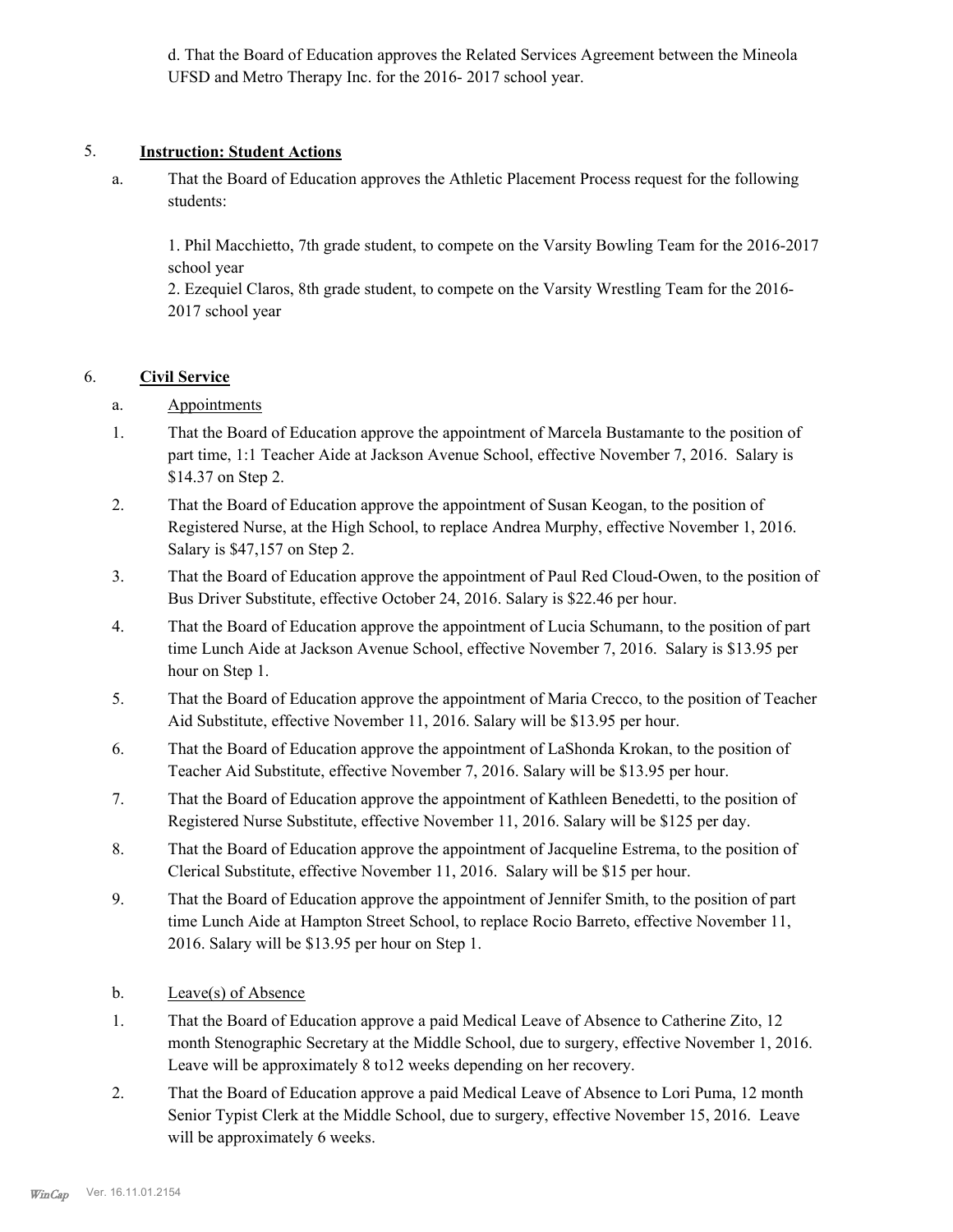- c. Resignation(s)
- That the Board of Education accept, with regret, the resignation of Donna Larose, Teacher Aide at Meadow Drive School, for the purpose of retirement, effective October 17, 2016. 1.
- d. Leave(s) of Absence
- That the Board of Education grant a request to Jessica Spetalas, part time Teacher Aide at Jackson Avenue School, for an Unpaid Medical Leave of Absence, effective October 12, 2016, until further notice. 1.
- That the Board of Education grant a request to Joaquim Farinhas, for an Unpaid Medical Leave of Absence, due to family illness, effective October 18, 2016 for approximately 25 days. 2.

### 7. **Other**

a. That the Board of Education of the Mineola UFSD approves entering an agreement for part-time accounting services at a rate of \$2800 per month with Keeping Your Books effective October 1, 2016 through June 30, 2017.

b. That the Board of Education of the Mineola UFSD accepts the donation of a used piano from Mrs. Marie DeSpirito for the High School Practice Music Room.

### **K. Superintendent's Report**

Superintendent of Schools' Reports for 11/10/16 Presentations:

- 1. Survey Results- College and Career Readiness Survey and Engagement Survey
- 2. Update on Parent Outreach

Superintendent Comments

| <b>L. Executive Session</b> |  | Time: | p.m. |  |
|-----------------------------|--|-------|------|--|
| <b>Motion:</b><br>Second:   |  |       |      |  |
| Yes:                        |  |       | No:  |  |
|                             |  |       |      |  |
|                             |  |       |      |  |
|                             |  |       |      |  |
| Passed:                     |  |       |      |  |